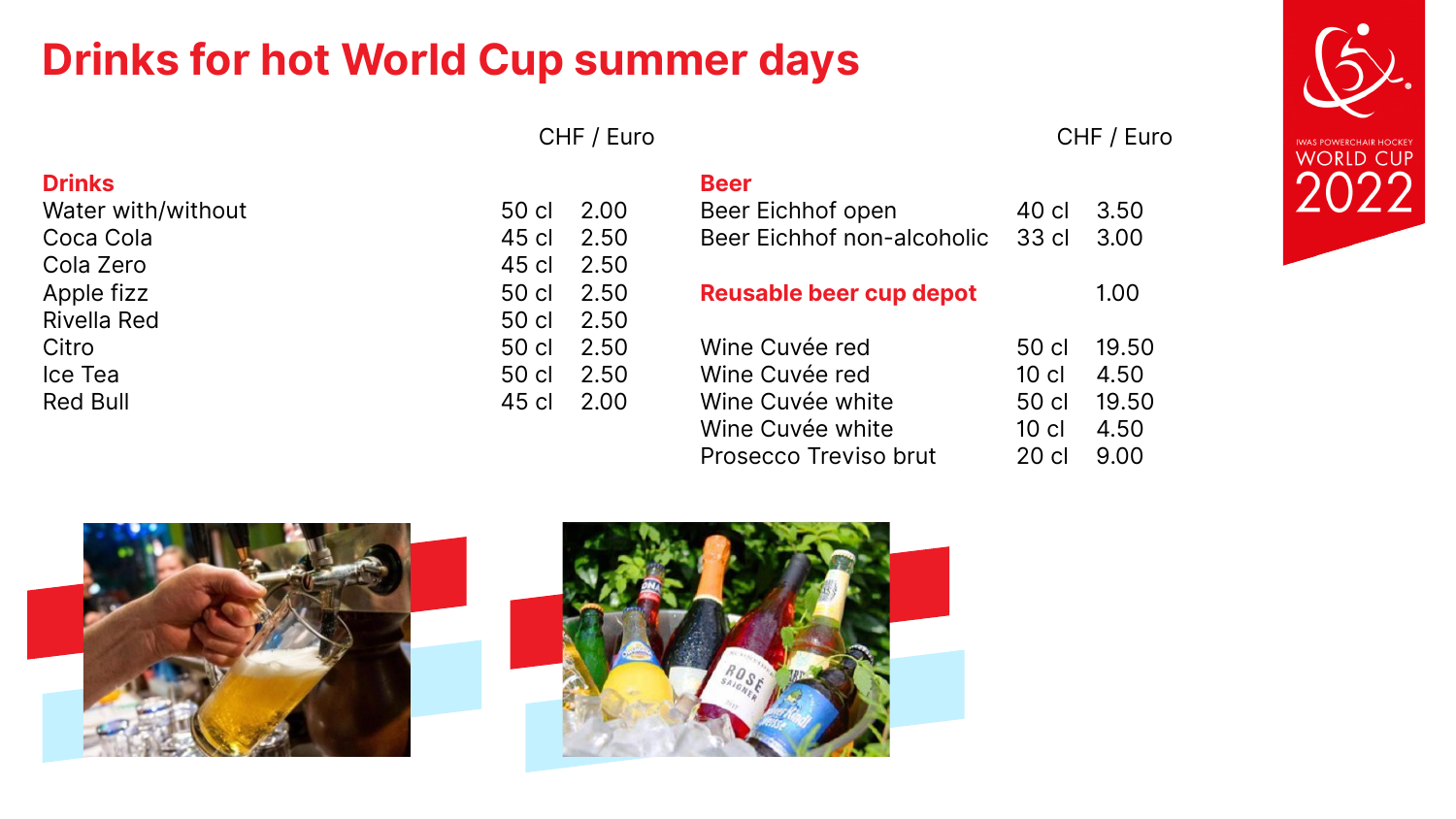# For the big hunger

|                                                 | CHF / Euro |
|-------------------------------------------------|------------|
| Salad plate 450 gr.                             | 13.50      |
| Spaghetti Bolognaise                            | 14.50      |
| Spaghetti vegetarian quorn bolognaise           | 14.50      |
| Thai yellow curry with vegetables, rice (vegan) | 14.00      |



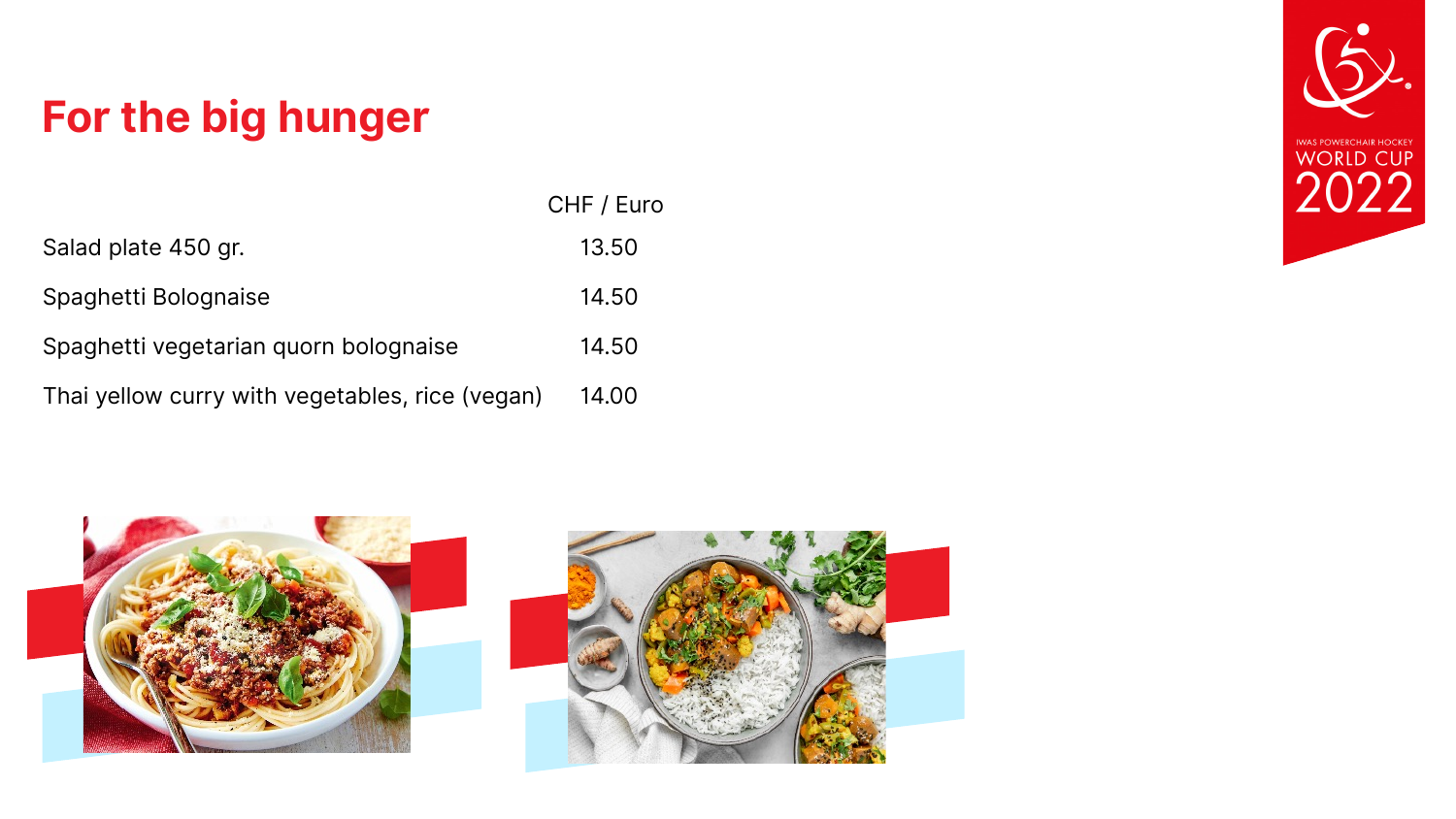# **Delicious food from the grill**

|                               | CHF / Euro |
|-------------------------------|------------|
| Veal sausage with bread       | 5.50       |
| Pork sausage with bread       | 5.50       |
| Cervelat with bread           | 5.00       |
| Vegetarian sausage with bread | 5.50       |
| Schnitzel bread, sauce, salad | 8.00       |





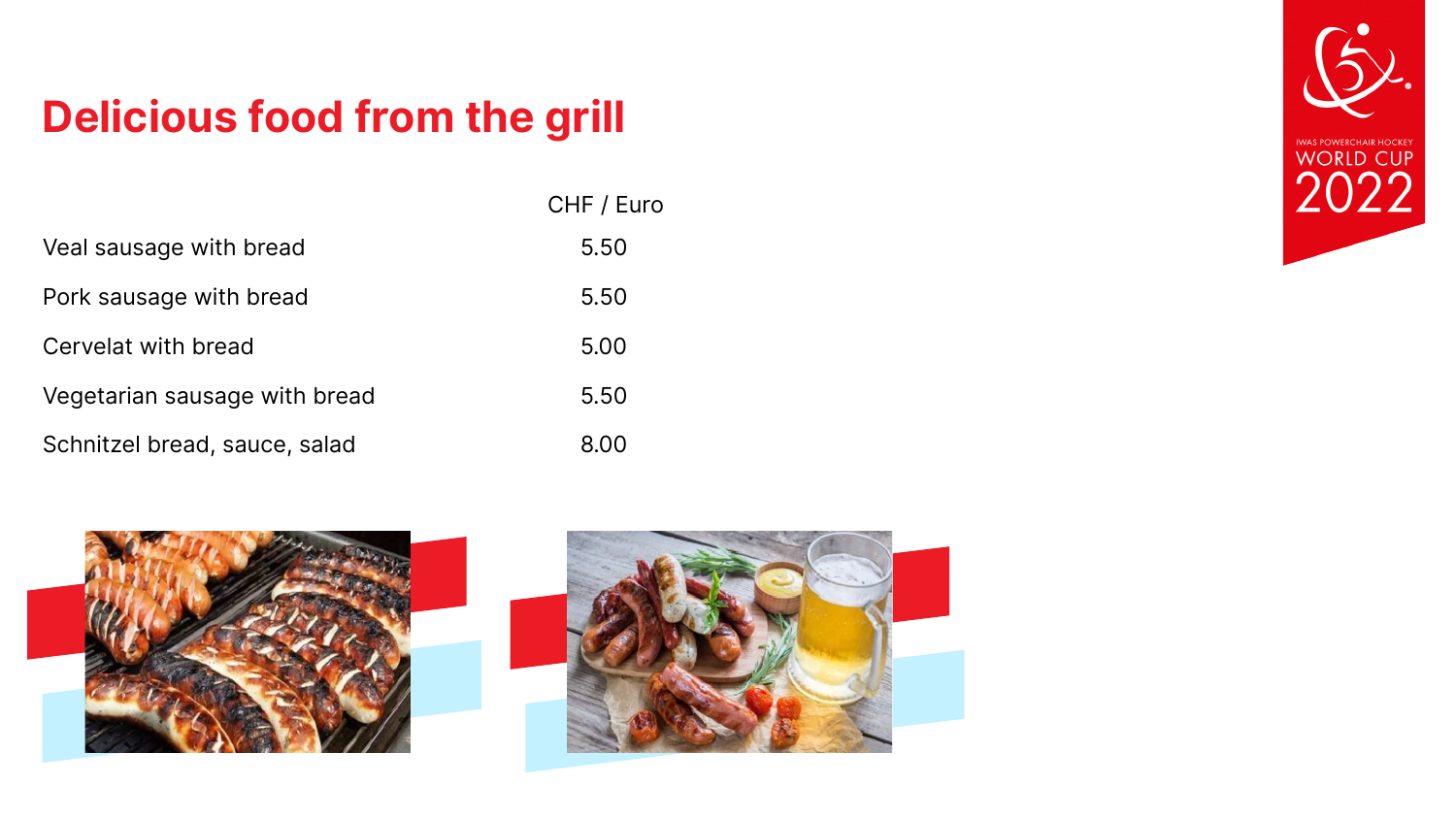# **Delicious food from the grill**

|                           | CHF / Euro |
|---------------------------|------------|
| <b>Pulled Pork Burger</b> | 12.00      |
| Veggy Burger              | 12.00      |
| <b>Colesaw Salad</b>      | 5.00       |





|                       | CHF / Euro |
|-----------------------|------------|
| <b>Phill's Burger</b> | 13.00      |
| <b>Phill's Fries</b>  | 6.00       |
| <b>Cheddar Chees</b>  | 1.00       |

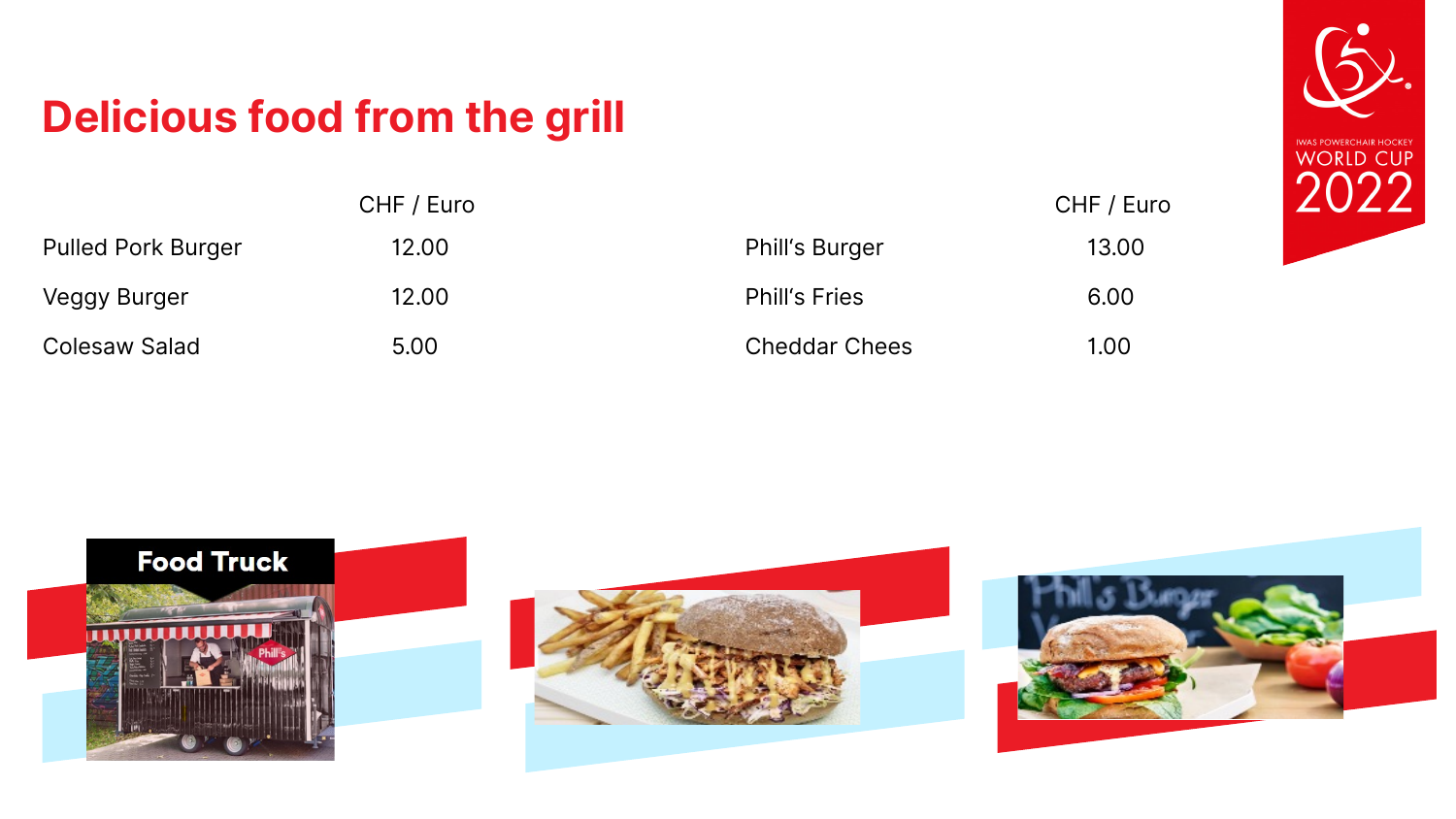## **Snacks and sweets**

CHF / Euro CHF / Euro

## **Sweets**

| <b>Snacks</b> |      |
|---------------|------|
| Hot dog       | 4.50 |

## **Hot beverages**

| Nut bar, Almond croissant       | 3.00 |
|---------------------------------|------|
| Lemon Cake, piece               | 2.50 |
| Linzer tart, Bird's Nest Cookie | 2.50 |





## Coffee, Espresso 3.50

## Peppermint tea, fruit tea, black tea) 2.50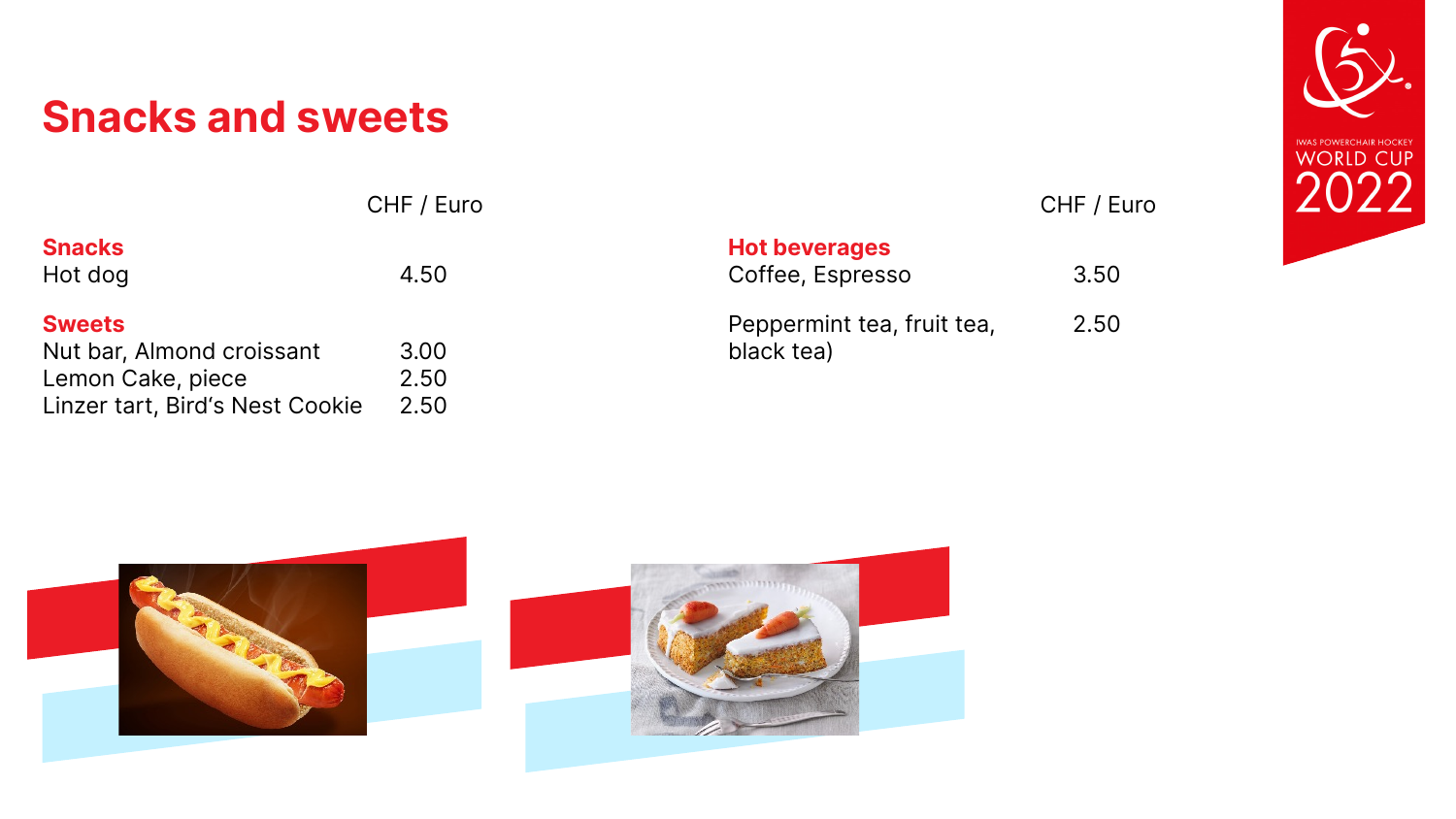# Summer days - Ice Cream days

|               | CHF / Euro |
|---------------|------------|
| 1 scoop, cone | 3.00       |
| 1 scoop, cup  | 2.50       |







|                | CHF / Euro |
|----------------|------------|
| 2 scoops, cone | 4.00       |
| 2 scoops, cup  | 3.50       |